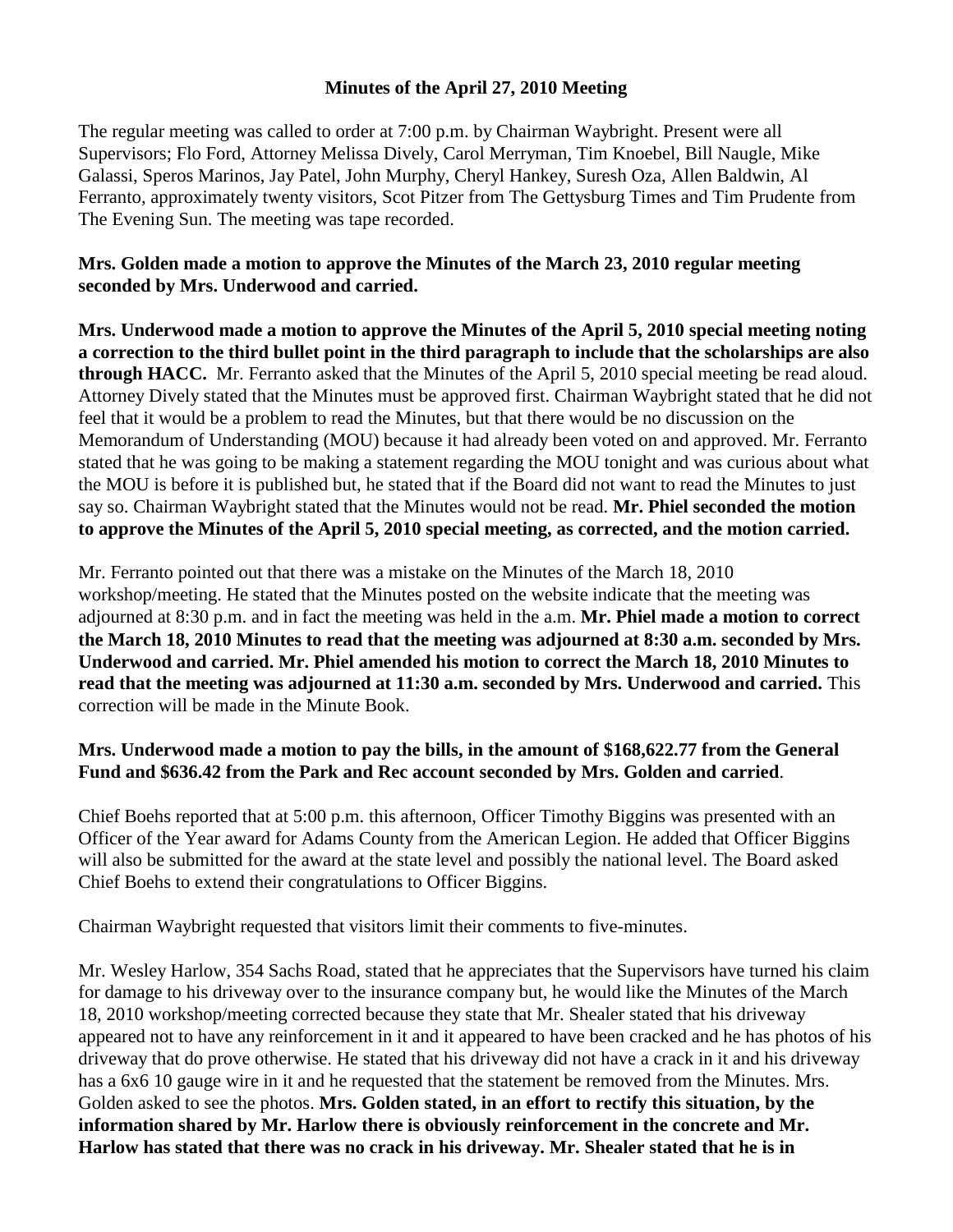#### **agreement and that the Minutes were possibly misconstrued and they were not exactly what he said.**

Mr. Ferranto stated that the Sunshine Act requires that a notice of all meetings be posted on the building and that has not been done as far as he knows. The Board agreed that it will be done for all future meetings. He also asked what has been done with the \$1,000.00 per lot that has been collected for Park and Rec fees. Mrs. Ford reported that some money was spent on a trail project that did not come to fruition, a Peer-to-Peer Study with other municipalities with a matching grant from DCNR and some property has been purchased for a park. Mrs. Ford added that the funds actively go for any Park and Rec purchase, design, engineering of whatever project is going on. Mr. Ferranto also asked what the balance is in the Park and Rec account and Mrs. Merryman stated that it is approximately \$300,000.00.

Mr. Ferranto stated that he was not impressed with IESI's District Manager (Ken Murdock's) statements and responses to the Board at the last township meeting and he subsequently requested a copy of the waste hauling contract. He added that to avoid future problems, he feels that the Board should ask Mr. Murdock to come back to another meeting, and he offered the assistance of the Concerned Citizen's of Cumberland Township (CCCT), to get the contractor in line with the rules and regulations of what they should be doing to service the citizens of the township. Mr. Ferranto gave some examples of things that he feels will not be done including, but not limited too, providing notices regarding large item pick-up and recycling, littering and billing and quarterly reports. He asked that this issue be placed on the agenda. Mrs. Golden suggested that the CCCT put their concerns in writing and that correspondence, along with a letter from the township, be forwarded to IESI and they can address these concerns. Mrs. Ford reported that Mr. Murdock has stepped-up since he attended the meeting and the township has to give them a chance to make corrections to the problems that they are informed of. She added that when complaints come in, they are forwarded right to Mr. Murdock and then he copies her back in his response to the resident. Mr. Ferranto stated that they will submit written concerns and they want to work with the Board on this. Mrs. Ford stated that it means more when the complaints come directly from their customers. Mr. Ferranto read two statements, for the record, as follows:

# **Statement 1:**

To the Cumberland Township Board of Supervisors.

In early April, Mason-Dixon Resort Developers filed an application for a Casino License. With that application, they submitted a traffic study from a firm that was contracted and paid for by Mason-Dixon Resort Developers. As I'm sure you are aware, for statistic reliability, the traffic stop research design requires the collection of information at different times of day, on different days of the week and during different seasons of the year.

CCCT is concerned that the survey results collected on behalf of Mason-Dixon Resort developers may be biased since their study was apparently conducted during winter months only and doesn't reflect a realistic picture of traffic conditions during the height of our tourist season. At the very least, an additional traffic survey should be conducted during the summer months when traffic is at a peak and a comparison made between the two studies. This would help alleviate the concerns we have about potential traffic issues. Additionally, a survey conducted and paid for by Mason-Dixon Resort Developers leaves itself open to suspicion.

You, the Board of Supervisors are our elected representatives and we would expect that your primary concern would be the welfare, safety and quality of life of us, the citizens of the Township, who will be impacted by a Casino that isn't being supported by the Township's infrastructure.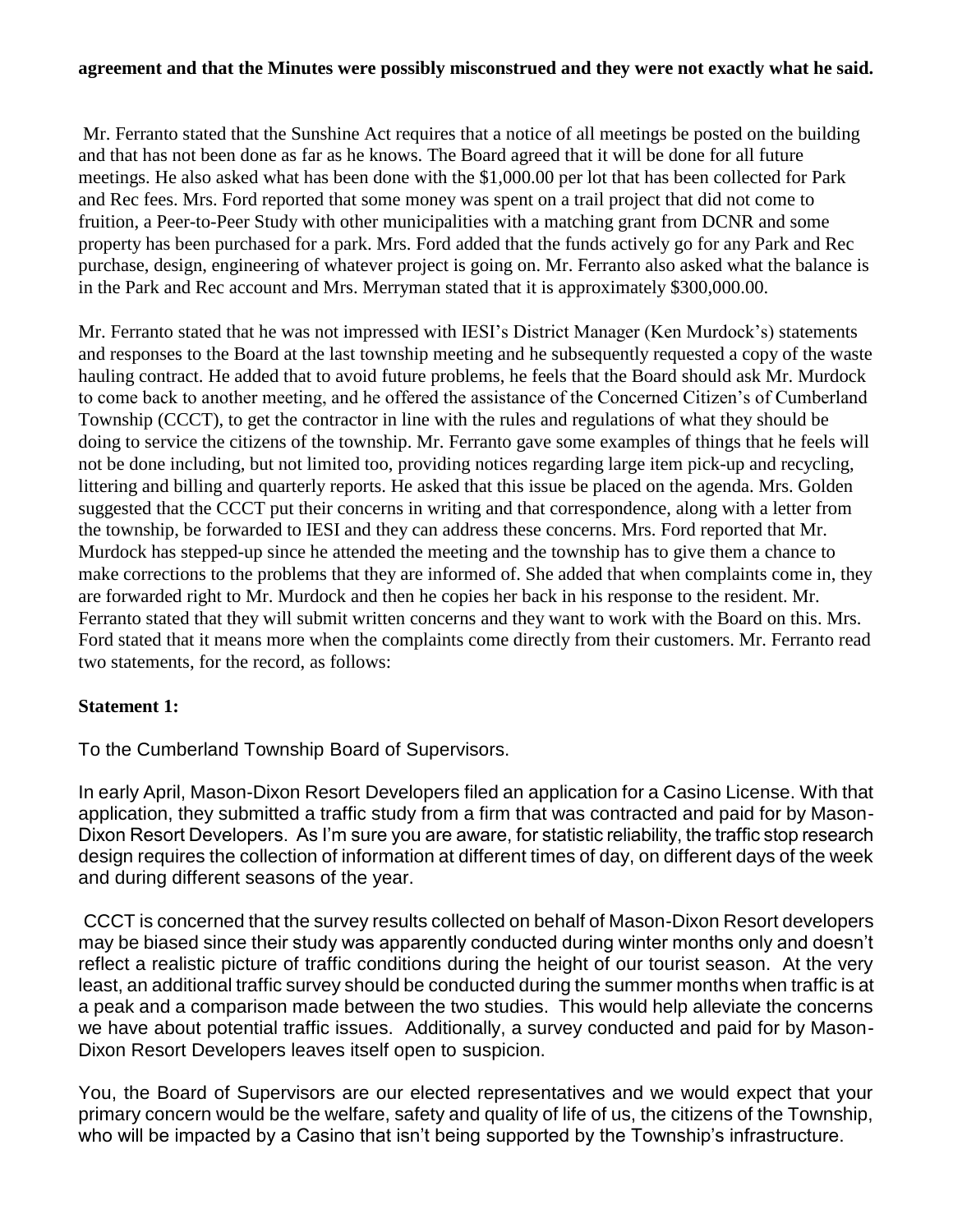Therefore, to alleviate the above concerns, we request that the Cumberland another study of all roads that will be impacted by the proposed Mason-Dixon Resort Casino. As you are aware, a casino or for that matter, any large entertainment facility will have an enormous impact on the infrastructure that currently exists.

Rather than basing future needs on possibly flawed research, we feel it would be in the best interests of the Board and of course ultimately the citizens you represent here in Cumberland Township to do due diligence now rather than to run into problems in the future.

### **Statement 2:**

When you were elected or appointed to the Board of Supervisors, in essence you have accepted a responsibility to serve the citizens of Cumberland Township. As officials of this Township, the manner in which you govern and the decisions you make affect the lives and quality of life of the people of Cumberland Township.

The Sunshine Act of the State of Pennsylvania subsection 702 {a} FINDINGS -The General Assembly finds that the right of the public to be present at all meetings of agencies and to witness the deliberation, policy formulation and decision making of agencies is vital to the enhancement and proper functioning of the democratic process and that secrecy in public affairs undermines the faith of the public in government and the public's effectiveness in fulfilling its role in a democratic society. In section 703 an agencies definition is described and the words municipal and township are listed.

At the January 26th 2010 monthly Township Meeting, and I quote "Chairman Waybright reported that the Township has received a request to amend the text of the township's MX Zoning District to add a definition for "licensed gaming facility", adding licensed gaming facility as a permitted use and adding provisions for required off-street parking." A motion was made and seconded. A public hearing was set for March 2, 2010. The Board of Supervisors then changed the date of the public hearing to the morning of March 18th. By changing the date of the public hearing, it limited public participation because people that had to work could not attend the meeting. Mason Dixon Resorts and Casino requested that the ordinance change be enacted without conditions. That request made the meeting very contentious. A strong case for the ordinance to be enacted with conditions was made verbally with maps and documentation. As per the approved minutes of March 18th, 2010, the public hearing for the ordinance change began at 9:20 AM and was closed at 10:47 AM. At 11:00 AM, chairman Waybright reconvened the recessed workshop meeting. Within minutes, a vote was taken to approve the ordinance to allow gambling in a mixed use area without conditions**.** Approving the ordinance change without conditions was stunning. With all the testimony that was given to have the ordinance change issued with conditions, it is clear with the time frame that was stated, that a fair and impartial deliberation could not have been rendered. The Board of Supervisors justified their vote stating "That the requirements for a casino application was covered by the State and Local Land Development Ordinances and was already in place and would be redundant."

This brings us now to our current concern, the Memorandum of Understanding (MOU) between Cumberland Township and Mason Dixon Resorts Casino. On April 1, 2010, a meeting notice was placed in the legal section of the Gettysburg Times on page D2. The meeting notice stated "The Board of Supervisors of Cumberland Township, Adams County, Pennsylvania, will hold a meeting on Monday April 5, 2010 at 3:30 p.m. to review a Memorandum of Understanding with Mason-Dixon resorts. The meeting will be held at the Township Building. 1370 Fairfield Road, Gettysburg, Pa 17325. Carol Merryman, Assistant Secretary". At that meeting, a vote was taken and the MOU was signed. We would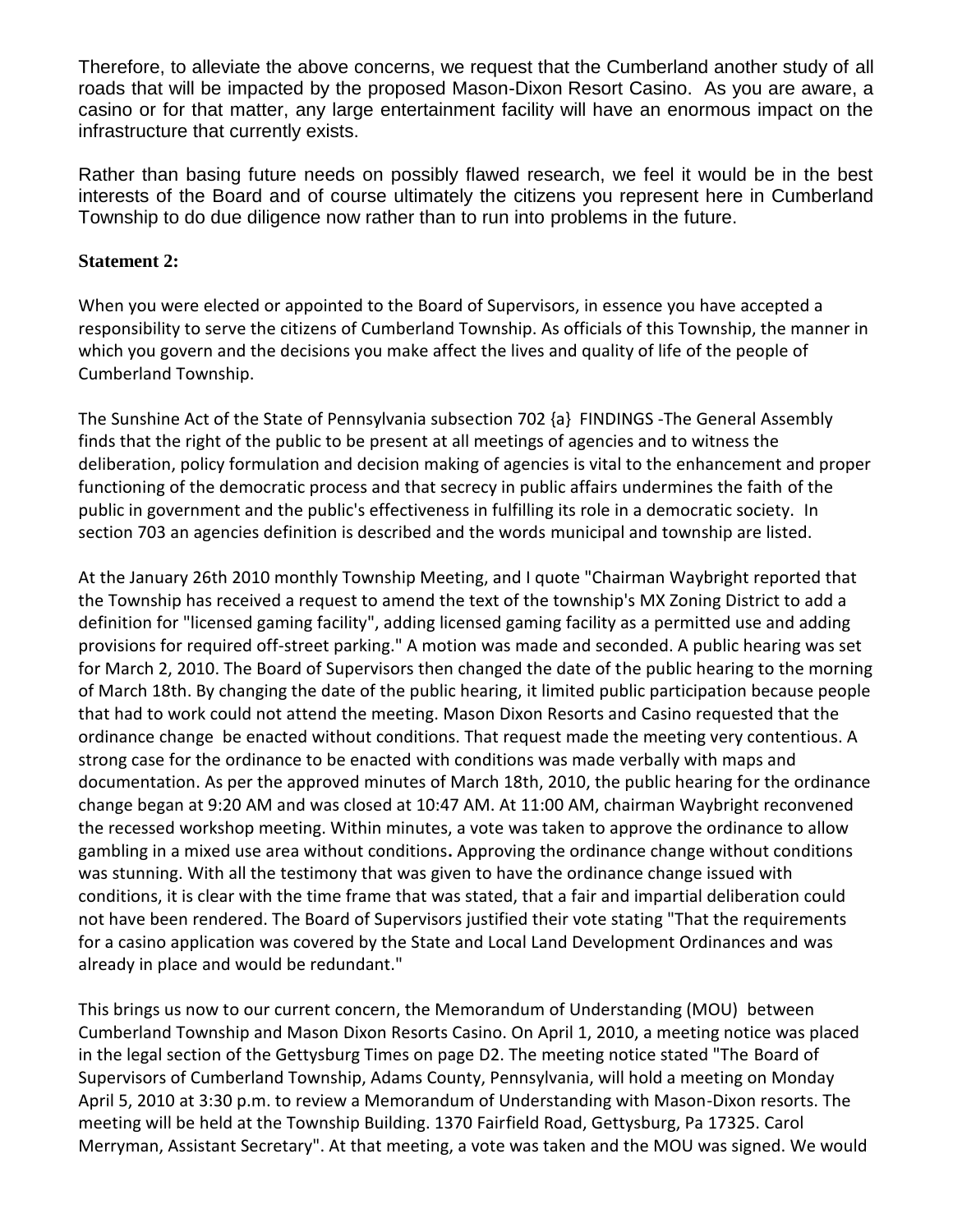like to note for the record that a review of the MOU was to take place at that meeting and made no mention of a vote to be taken. In quoting the Gettysburg Times, "No citizens attended the 3:30 PM meeting aside from LaVann's attorney, Bernard A. Yanetti, a newspaper reporter and two police officers."

We want to be respectful but in this manner before us tonight, we need to be blunt. The way this MOU was handled was clearly not transparent nor democratic. The Board of Supervisors never informed it's citizens that an MOU with Mason Dixon Resorts Casino was being contemplated or negotiated. It was done in secret. The following are quotes from the Gettysburg Times pertaining to the MOU. "Board Chairman David P. Waybright explained that the legal pact originated from ""concerns that the board had over the proposed resort."" Legal counsel from the township and Mason Dixon began crafting the agreement two weeks ago. It was a marathon of negotiations that was going on explained township Solicitor Melissa Dively. At previous meetings casino opponents encouraged the board to place "conditional use" restrictions on the project, by making the developer jump through several hoops, so Waybright believes the board addressed those concerns with the legal agreement. This covers anything that would have come up during the conditional-use application process said Waybright."

Why the reasons for concerns at this time? The Board of Supervisors passed the ordinance without conditions. It has been stated, David LeVann is a man of his word and can be trusted. So what was done at the March 18th meeting and comments made at that time and the reasons stated in the Gettysburg Times for the MOU are contradictions.

No one came to the April 5th meeting. Once again a daytime meeting where citizen participation would be limited was held. In this matter, no participation occurred, because no one knew about it. Since no one was there, and since this MOU is an important document that affects all citizens of Cumberland Township, it would have been appropriate to reschedule the meeting at night with more notice so we could have had our questions answered and shared our views about the MOU. Unfortunately you did not do that. The fees for the township attorney for this MOU was paid for by Mason-Dixon Resorts and Casino. Also, page 14 of the MOU states "in the event that this Agreement or any matter or issue contemplated by and/or addressed by this Agreement or any matter relating to zoning, subdivision and/or land development, or any other Township action shall be challenged by any third party, Mason-Dixon hereby agrees to defend said action and shall be responsible to also pay any and all costs, expenses, attorneys fees from counsel chosen by the TOWNSHIP to represent the TOWNSHIP, expert witness fees, and similar costs and/or expenses incurred by the TOWNSHIP in defending or virtue of being named in said action{s}." Why did Mason-Dixon Resorts agree to do this, pay all attorney fees for this MOU and any future litigation?

This MOU is very troubling for the Concerned Citizens of Cumberland Township. In essence it says, go and testify in support of Mason-Dixon Resorts Casino at the Gaming Commission hearings and I will guarantee you 1 Million Dollars a year. This MOU was not needed. It was done to assist Mason Dixon Resorts in achieving their gaming license. Your presence at the gaming hearings make it appear as if you have the support of its citizens when in reality no referendum has been done by the township to know how its citizens feel about you supporting or speaking on behalf of its citizens at the gaming commission. This MOU has made the township more polarized and has diminished the trust factor between you and its citizens.

This evening, time does not permit us to ask questions about the MOU. We are requesting time on next month's agenda to ask some questions about the language contained in the MOU.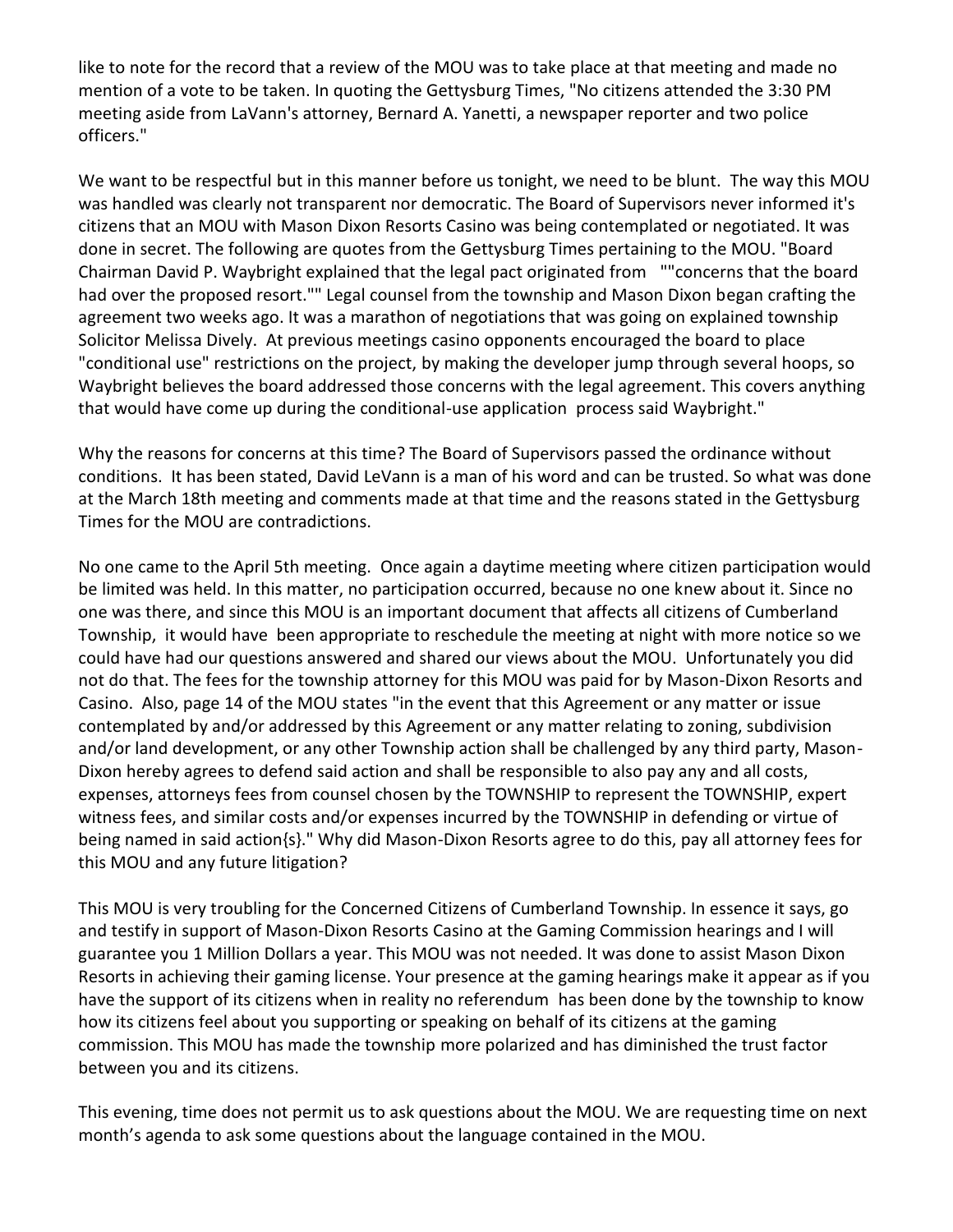# **Visitors cont'd.**

Mr. Speros Marinos asked if he could comment on Item M on the agenda (The Pike – request for township enforcement of the Noise Ordinance) or if he should wait until that point in the meeting. Chairman Waybright asked him to go ahead and make his comment. Mr. Marinos stated (in part) that his family's quality of life has eroded over the past thirty years and they are sick and tired of it. He added that past owners of The Pike have had a good business there without a bar and he does not feel that job creation is a reason to permit the loud noise coming from The Pike. He also stated that illegal motorcycle pipes during Bike Week are a problem and they chase away families coming to Gettysburg for the Museum. He stated that the zoning was downgraded from Commercial to VMX (which is more residential than commercial) and yet heavy commercial is still being permitted. He asked the Supervisors to look out for him and the others who have millions of dollars invested in that area.

John Murphy, Esquire, on behalf of Jay Patel and Jayjyoti Corporation stated that he has a comment similar to Mr. Marinos' comment and would like to reserve that comment until the discussion of Item M.

Chief Boehs presented a written and oral report of police activities for the month of March including: 478 complaints, 86 combined arrests, 83 traffic stops, 10 traffic accidents, 10,671 patrol miles and they assisted other departments eight times and were assisted six times.

Mrs. Ford stated that the Designation of Agent Resolution is the first of many steps in the process to get back some of the money spent on the February snowstorm and it is authorizing herself, Township Manager, to sign the documents and the Resolution requires the signatures of the full Board. **Mrs. Golden made a motion that Florence A. Ford, Township Manager, is hereby authorized to execute for and on behalf of Cumberland Township with the Commonwealth of Pennsylvania seconded by Mrs. Underwood and carried.**

Chairman Waybright stated that the next item is a request from Gettysburg Inn for an extension of the Order to Vacate and he asked Bill Naugle, Zoning/Codes Enforcement Officer, to speak to this item. Mr. Naugle reported that the grounds have been cleaned up, Terminix has treated the inside of the building and they have prepared a plan of how they are going to go about redoing the premises and he has prepared a letter outlining his concerns and the costs associated with the Order to Vacate. He added that in order for him to issue a building permit for the work, the Order to Vacate would have to be lifted or given some type of an extension by the Board. Mrs. Golden asked Mr. Naugle to explain his concern #5 and he explained that there is always a concern while doing renovations that additional issues can arise causing additional expenses above the original estimate. Attorney Dively suggested that, due to this concern, a performance bond be required, as well as a more formal developer's agreement and with those items in place, the Board could consider lifting the Order to Vacate. Mr. Oza agreed that he would provide the bond and developer's agreement. Attorney Dively added that they could put a timeline in the developer's agreement. Mr. Naugle confirmed that the township can hold the Certificate of Occupancy until all of the units are completed and that too can be made part of the developer's agreement. **Mrs. Underwood made a motion that representatives for the township and representatives for Suresh Oza meet to define a developer's agreement and performance bond and the Certificate of Occupancy to be held until completion of the entire project within a year's timeframe and extend the Stay Order until June 30, 2010 or until such time that the township has the agreement. The motion was seconded by Mrs. Golden and carried.**

Chairman Waybright reported that the next item is a special event permit for the Face of America Bike Ride that was held on April 25, 2010. **Mr. Phiel made a motion to retroactively approve the Special Event permit for the Face of America Bike Ride. He explained that the event was for wounded**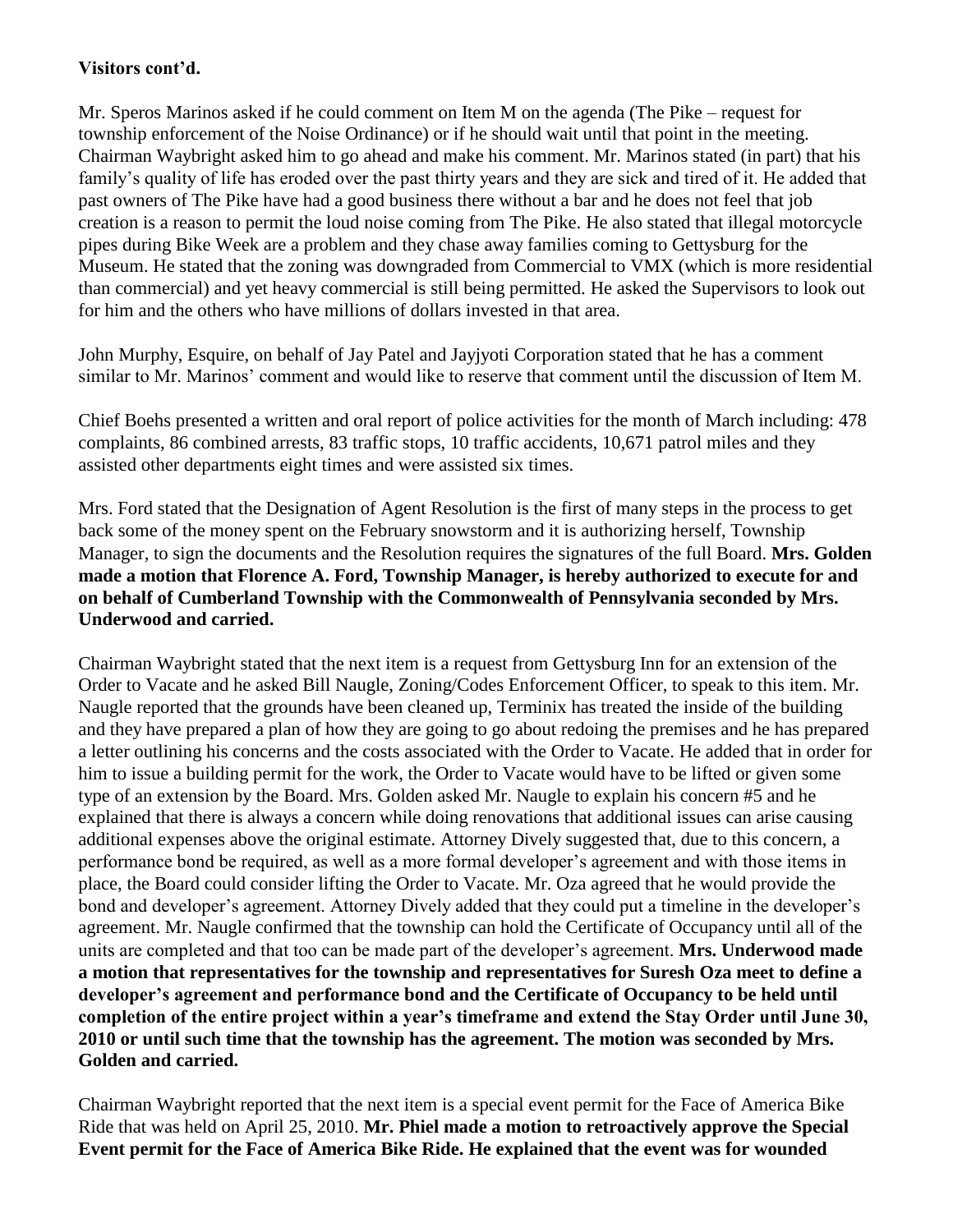**warriors and the organizers were negligent in applying for the permit but, the Board wanted to be supportive of the event so they were given the go ahead. The motion was seconded by Mr. Shealer and carried.**

Chairman Waybright stated that we have a second special event permit application from Boyds Bear County for their Summer Daze event which includes a fireworks display to be held in June. **Mrs. Underwood made a motion to approve the application from Boyds Bear Country for a special event permit for their Summer Daze event being held June 11th through June 13th with a fireworks display on June 12th seconded by Mr. Phiel and carried.** 

Mr. Knoebel reported that the **Billy C. Leonard Final Plan** is a minor subdivision located on the corner of Rt. 116 - Fairfield Road and Blackhorse Tavern Road and it proposes the subdivision of an 80 acre tract into a 10-acre lot and a 70-acre lot. The 10-acre lot will consist of the existing house and outbuildings and no development is proposed for the 70-acre lot. He added that the plan has been reviewed by the township's Planning Commission and they have recommended approval and a resolution for final approval has been prepared. He added that there is also a Non-Building Waiver for sewage planning. **Mr. Shealer made a motion to adopt the Non-Building Waiver for the Billy C. Leonard Final Plan seconded by Mr. Phiel and carried. Mrs. Golden made a motion to adopt the Resolution for Final Plan Approval 10-16 with the conditions a. through i. as illustrated by the engineer seconded by Mrs. Underwood and carried.**

Mr. Knoebel also reported that the **Charles Skopic Final Plan** is the further subdivision of Lot 7 of the Foxfield subdivision. He added that Lot 7 is off of a private road and they were able to keep the same number of lots coming off of the private road by having the access to the newly created Lot7A being Foxfield Lane and Lot 7's access being Plank Road. He added that the plan has been reviewed by the township's Planning Commission and they have recommended approval and a resolution for final approval has been prepared. He added also that there is one waiver request to 502.D.3 to allow the cul-desac to be greater than 800 feet in length. He further explained that this waiver was granted with the first subdivision but, the plan was never recorded so this waiver will clean that up. Mr. Knoebel also appointed out that the right-of-way to Plank Road is not shown on the plan and the township may want to keep that right-of-way and that could be a condition of the waiver approval. Mr. Shealer reported that since Plank Road does flood it would be advantageous for the people who live there to keep the right-of-way. **Mr. Shealer made a motion to grant the waiver to section 502.D.3 to allow the cul-de-sac to be greater than 800 feet in length contingent upon the existing right-of-way on the existing plan remaining seconded by Mr. Phiel and carried. Mrs. Underwood made a motion to adopt the Resolution for Final Plan Approval 10-17 acknowledging the waiver with the right-of-way remaining seconded by Mrs. Golden and carried.**

Mr. Knoebel also reported the **Grandview Station Preliminary Plan** is located at the site of the old bank on Biglerville Road. The plan proposes the subdivision of the one lot into three lots all in excess of one acre. He added that there is a pending Land Development Plan for this property. There are no improvements proposed by this subdivision but, it allows flexibility for how they design the development on the property. He added that there are no waivers associated with this plan and there was a concern about the sidewalk because it was not shown going to the property line because of some conflicts with a storm drain pipe and this is a comment on his March 23, 2010 review letter. **Mrs. Golden made a motion to approve the Grandview Station Preliminary Subdivision Plan contingent upon the conditions stated in the engineer's March 23, 2010 report seconded by Mrs. Underwood and carried.** 

**Mr. Phiel made a motion seconded by Mrs. Golden and carried to approve a reduction in the bonding for Sunny Daze on Biglerville Road by \$14,777.00 leaving a balance of \$35,308.99.** Mr.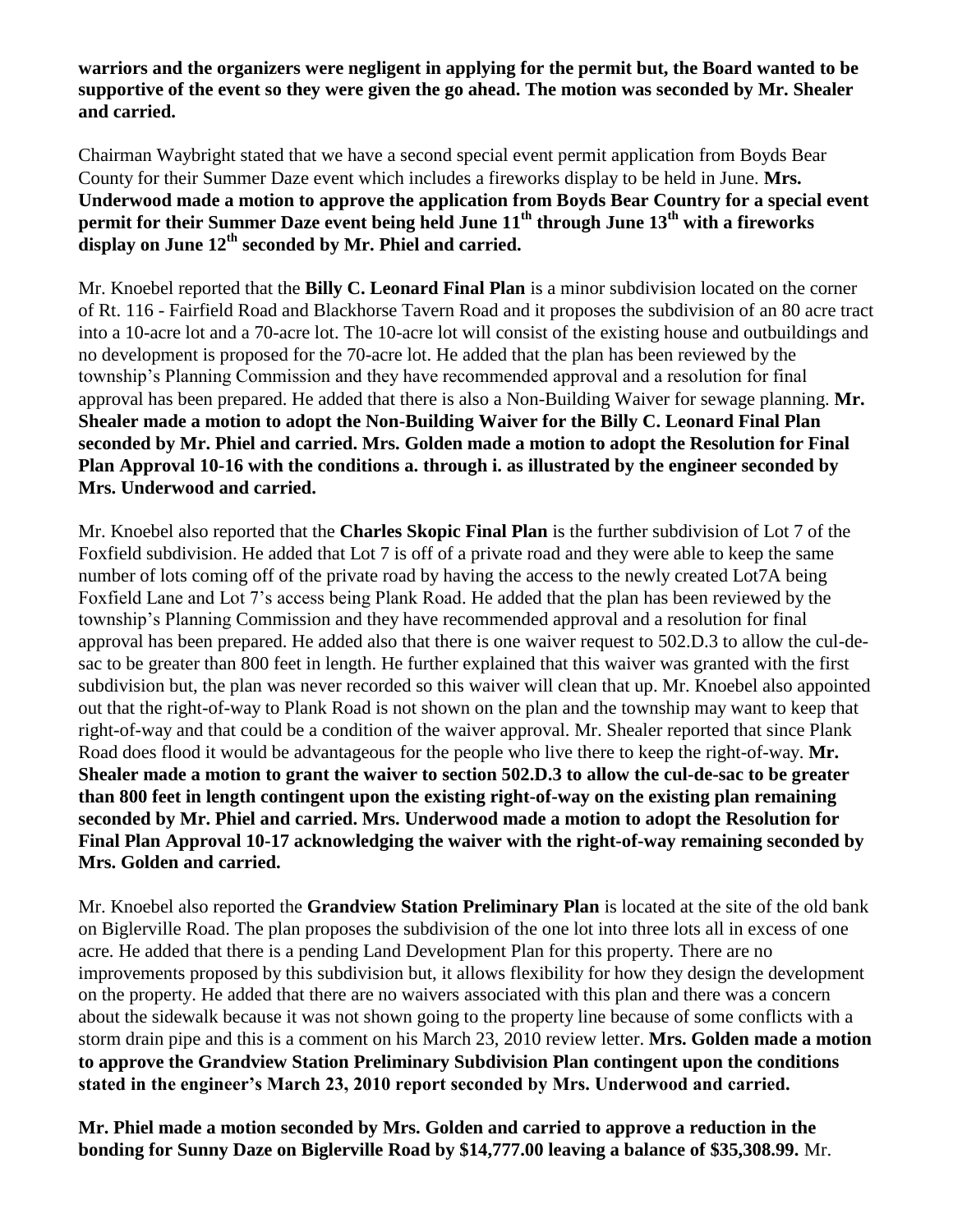Knoebel stated that he will follow up on this with the Authority because he suspects that the township holds the entire bond.

**Mrs. Underwood made a motion seconded by Mr. Phiel and carried to approve a bond reduction for Cumberland Village, Phase 1A, in the amount of 35,750.00, leaving a balance of \$430,364.00.** 

**Mr. Phiel made a motion to approve a request for extension for approval of the Gary and Joyce Maitland Final Plan until August 1, 2010 seconded by Mrs. Underwood and carried.**

**Mrs. Golden made a motion to authorize the joint legal advertisement of their intention to adopt an ordinance approving the adoption of an Intergovernmental Agreement of Cooperation establishing the Gettysburg Area Recreation and Park Commission seconded by Mrs. Underwood and carried.**

Mrs. Ford reported that the following Resolution was presented by Ken Kuntz, EMA Director and that this is a step in the process with the Hazard Mitigation Plan with Adams County. She added that the township must have a Hazard Mitigation Plan in place in the event of a disaster in order to receive money from FEMA and PEMA. **Mrs. Underwood made a motion to adopt Resolution 10-15 Adams County Hazard Mitigation Plan Municipal Adoption Resolution seconded by Mr. Phiel and carried.**

Chairman Waybright stated that the next item is a request from Cheryl Hankey, owner of The Pike Restaurant, for the township to petition the Liquor Control Board to allow the township's Police Department to enforce the Noise Ordinance in lieu of LCB regulation. Ms. Hankey stated that she is requesting that the township take back what they did for one year. She added that she feels that it would be better for the two businesses beside her because there would be an immediate response and stated that the LCB's restrictions are very strict and she can be cited simply if amplified music can be heard outside of her establishment by way of a door opening. She added that she has received two citations from the LCB simply from a phone call being made and no one from LCB witnessing/hearing the violation and she is making improvements to the building to help keep the noise from leaving the building when the door is opened. She added that her request is only for the township to request a hearing with the LCB and there is no guarantee that the LCB will approve it.

Attorney John Murphy, representing the owners of the Comfort Suites and an investment property (house) immediately across from The Pike, respectfully requested that the Board not support the application from The Pike and they would prefer that the LCB continue the enforcement. He added that Mr. Patel has received complaints from his guests and he can provide the night manager's log of the complaints.

Lucy Schiff spoke on behalf of two Comfort Suites employees, Babba and Sumi that live across from The Pike and explained that the noise keeps them awake at night.

Jimen, an employee of the Comfort Suites, who also lives across the street from The Pike stated that he also has a problem sleeping at night particularly on the weekends and he has reported this to the LCB. He added that he has given the LCB the complaints that come from their guests and he further explained that the complaints are from the rooms that face the Pike and the guests hear the bass of the music that is being played at the Pike.

Mr. Speros Marinos reported that he had two officers from the LCB at his home and they could hear the amplified music 615 feet away and it is not just an issue of hearing the noise in the parking lot, it can be heard at his home. He added that there is convection from the roadway and a predominant breeze which blows the noise his way. He understands that these two things are beyond The Pike's control but, it is not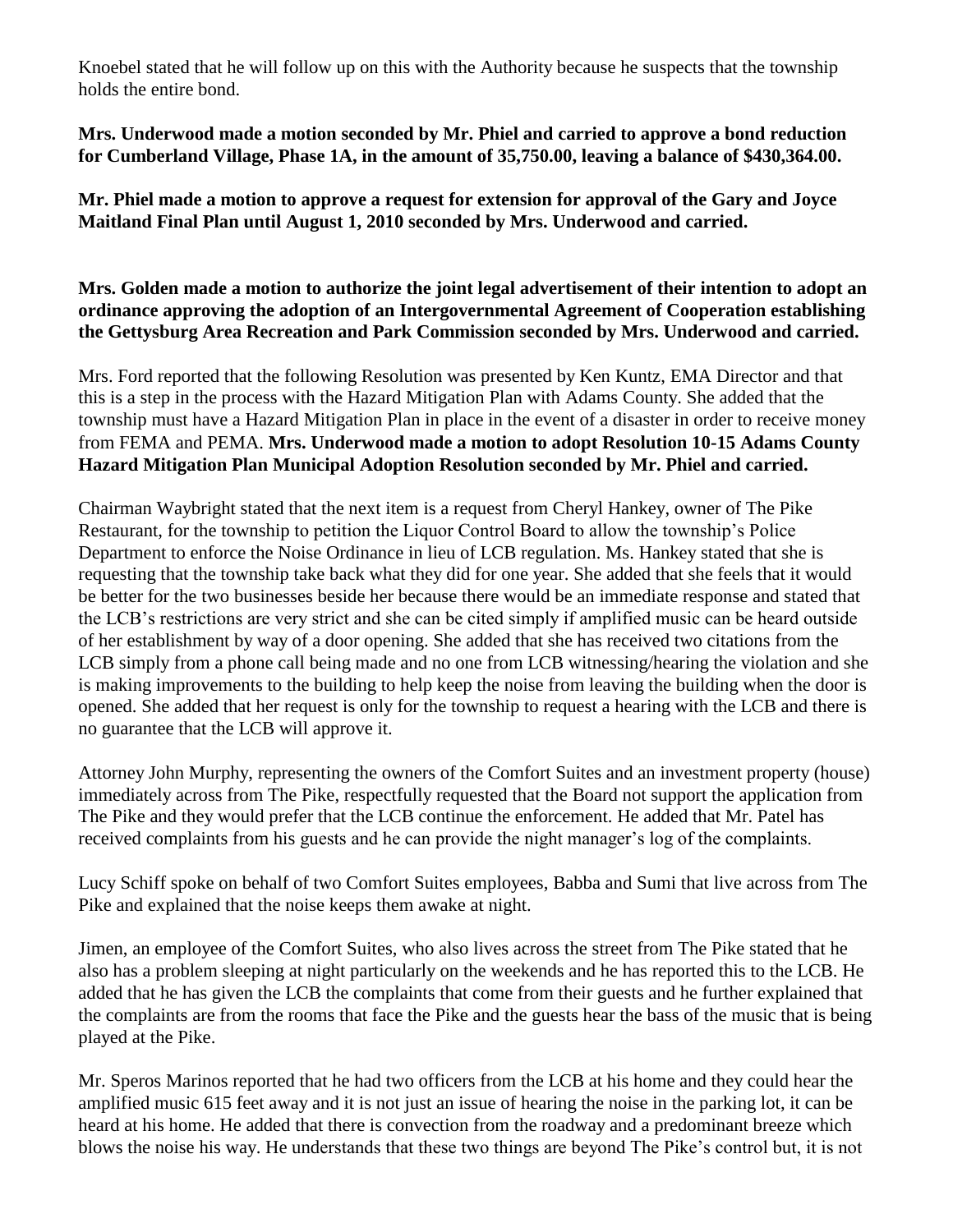beyond their control to turn down the volume. He added that he attended the hearing for the Herr Tavern and opposed the petition for them also and he feels that the noise is disrespectful on many levels. Mr. Marinos spoke at length on the history of the ownership of the restaurant and feels that he should not suffer because they are in some kind of economic hardship.

Mr. George Marinos, who also owns property across the street from The Pike, stated that he has been very neighborly but, he can hear the noise (music) at 2:00 a.m. and 3:00 a.m. in a brick building. He added that he is there to talk at any time. He stated that the noise can be heard whether a door is open or not and he added that Bike Week is "hell on earth" and he gave a few examples of things that have happened on his property.

Mr. Phiel urged all of parties involved to talk to each other. He added that it seems to him that it could be an advantageous situation to everyone whether it be with parking, noise or whatever. Ms. Hankey agreed that she would happily sit down with everyone in an attempt to mitigate the problems. Chief Boehs reported that they have had eleven noise related calls not including Bike Week. He stated that during Bike Week they have cars stationed at The Pike to curtail some of the activities.

Mr. Patel stated that \$10,000.00 worth of damage was done to his property and he doesn't understand why they are allowed to expand beyond the township's requirements. He also presented notes from his night auditor and many times they called and no one responded. He added that when the Police did arrive the music did go down. He stated that he does not want to put more of a burden on the police force and he feels that the LCB is doing a good job.

Mr. Speros Marinos stated that the LCB is already going to be there doing enforcement so it makes sense for them to enforce the noise too and this is paid for from the income from the liquor and he doesn't feel that taxpayer's money should be spent to enforce the noise ordinance. Ms. Hankey stated that the LCB is not always there and the local Police could determine if there is a true noise violation and fine her if there is.

It was clarified that the Board's action is only to request a hearing with the LCB and they will make the determination if they will continue to enforce the noise ordinance or if it will be done by the township's police department.

Mrs. Underwood stated that there is obviously a difference of opinion here so it may be a good idea to have this put on the record under oath at a public hearing and the Township only knows what they are hearing from their police department. **Mrs. Underwood made a motion to petition the LCB to hold a hearing. Mrs. Golden stated that it appears to her that what we have here is a couple of businesses and residents that have problems other than amplified music and it is repeatedly being played out with the township and she feels that in only dealing with the amplified music the township can do a beneficial job for its citizens taking personal feelings out of the equation. Mrs. Golden seconded the motion and the motion carried.**

Mrs. Golden stated that the WGAL Town Hall meeting was her item that was discussed at the workshop but, with Mr. Shealer and Mrs. Underwood being absent from the workshop, it was moved to tonight's meeting agenda. She stated that WGAL holds these meetings about twice a year and there have been representatives from other townships in attendance to listen to the concerns and take them back to the appropriate township staff. Mr. Waybright, Mr. Phiel and Mr. Shealer expressed there concerns about one person attending and their comments or lack of comments being construed to be that of the entire Board. No motion was made and the item died.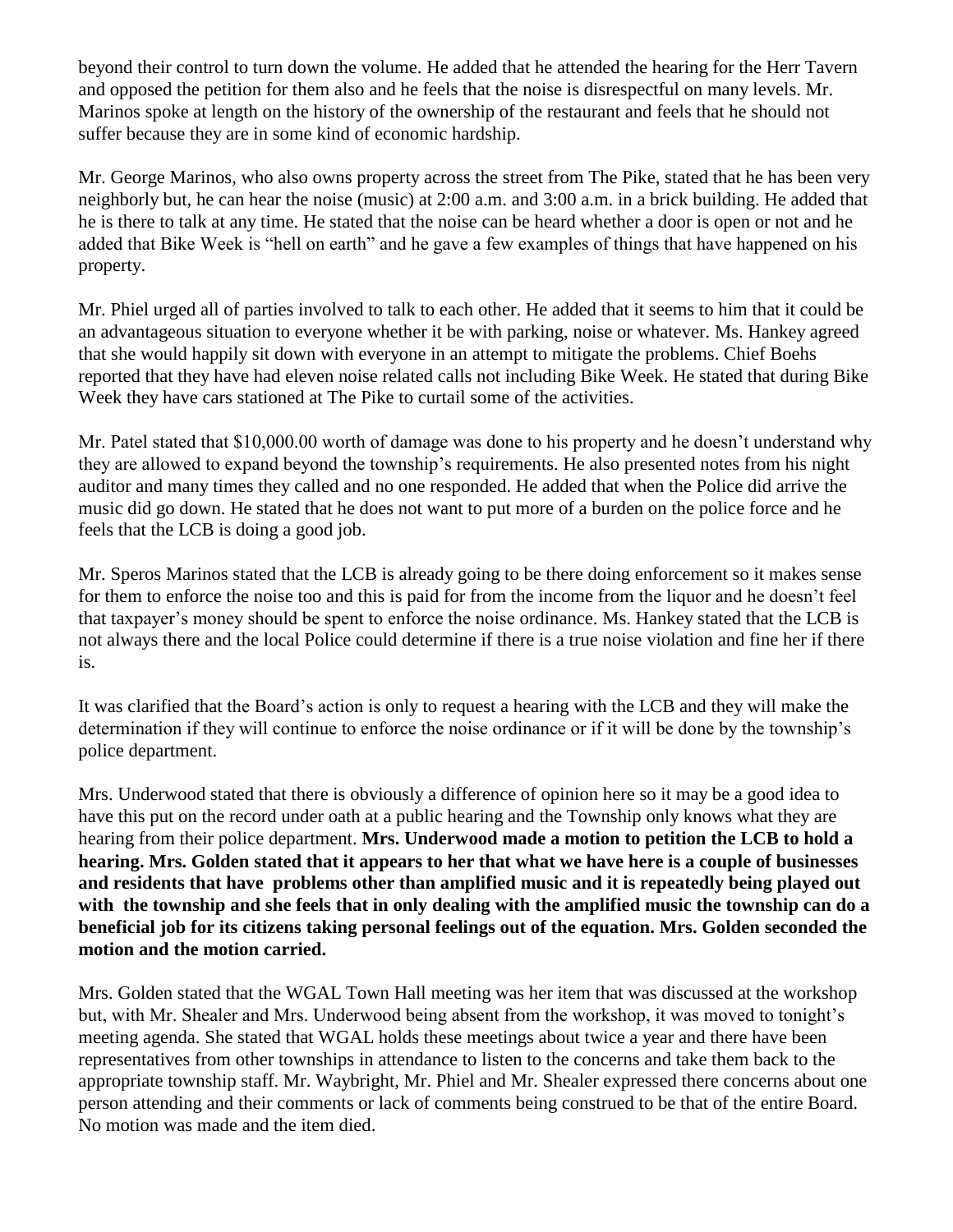# **Mr. Shealer made a motion seconded by Mrs. Underwood and carried to start the seven-year review process for the township's Agricultural Security Area #5.**

Mrs. Ford stated that she is asking for authorization to sign the grant papers for the DCED grant, in the amount of \$38,675.00. **Mr. Phiel made a motion to accept the grant from DCED for the five-year financial plan and authorize the Manager, Flo Ford, to sign the grant paperwork seconded by Mr. Shealer and carried.** Chairman Waybright and Mr. Ferranto, on behalf of the CCCT, thanked Mrs. Ford for her work on securing this grant for the township.

Chairman Waybright reported that the township purchased the neighboring property with Park and Rec money with the intention of making some sort of a park there and had determined that the house and outbuildings are in bad condition and need to be demolished. **Mrs. Golden made a motion to authorize the advertisement and request for bids for the demolishment of the buildings on the Topper property seconded by Mrs. Underwood and carried.**

Mrs. Ford reported that Ron Harris, Mayor of Carroll Valley Borough, is having a meeting with Rich Far of ACTA regarding the expansion of the Freedom Transit route into Carroll Valley Borough and he would like a Board member to represent the township at this meeting on May  $5<sup>th</sup>$  from 1:00 p.m. until 2:30 p.m. at the Carroll Valley Commons pavilion. Mrs. Underwood will attend.

Mrs. Ford also reported that she had asked for quotes for the Township and Authority from Constellation Energy, who was selected as lowest bidder for electrical generation through a vetted bidding process with PLCM. She added that she has received the bids and they are very good and the Township can save 1  $\frac{1}{4}$ cents and the Authority can save almost 2 cents from what we currently pay Met-Ed before the rate caps come off. She added that the terms are also good at three and four years. Mrs. Ford asked the Board to authorize Attorney Dively to look at the contract for form and possibly have this back on the May meeting agenda **Mrs. Golden made a motion to authorize Attorney Dively to review the Constellation Energy contract for form seconded by Mr. Shealer and carried.**

The Zoning Officer and Assistant Secretary's reports were reviewed. Mr. Speros Marinos asked if The Pike Restaurant had a building permit for their renovations and Mr. Naugle stated that they do have a permit.

Mrs. Underwood apologized for missing the workshop and reported that the line painting bid packet has gone out and Carroll Valley Borough is taking the lead on this project. The spring convention of the Adams County Association of Township Supervisors will be held tomorrow night at 7:00 p.m. and they added an item regarding the TCC and she will be attending on behalf of the COG and can represent the township on that item as well. The Adams County State of the Waters Conference that was canceled in February due to bad weather has been rescheduled for Thursday, May 13<sup>th</sup>. Mrs. Underwood also reported that she has been working on the Hazard Mitigation Plan update on behalf of the township and we have received the Executive Summary from Adams County and adopted the Resolution tonight to go ahead with that. She added that thanks to Mr. Shealer, municipalities are now included in the radio system update and that is moving along.

Mrs. Golden asked if anyone attended the GMA meeting and if someone will attend that next meeting. Mr. Shealer stated that he could not attend because of a conflict and if he is free he will attend the next meting.

Mr. Ferranto requested that the agenda be placed on the website before the meeting. Mrs. Ford reported that one of the police officer's wives puts the information on the website and she is a volunteer and we